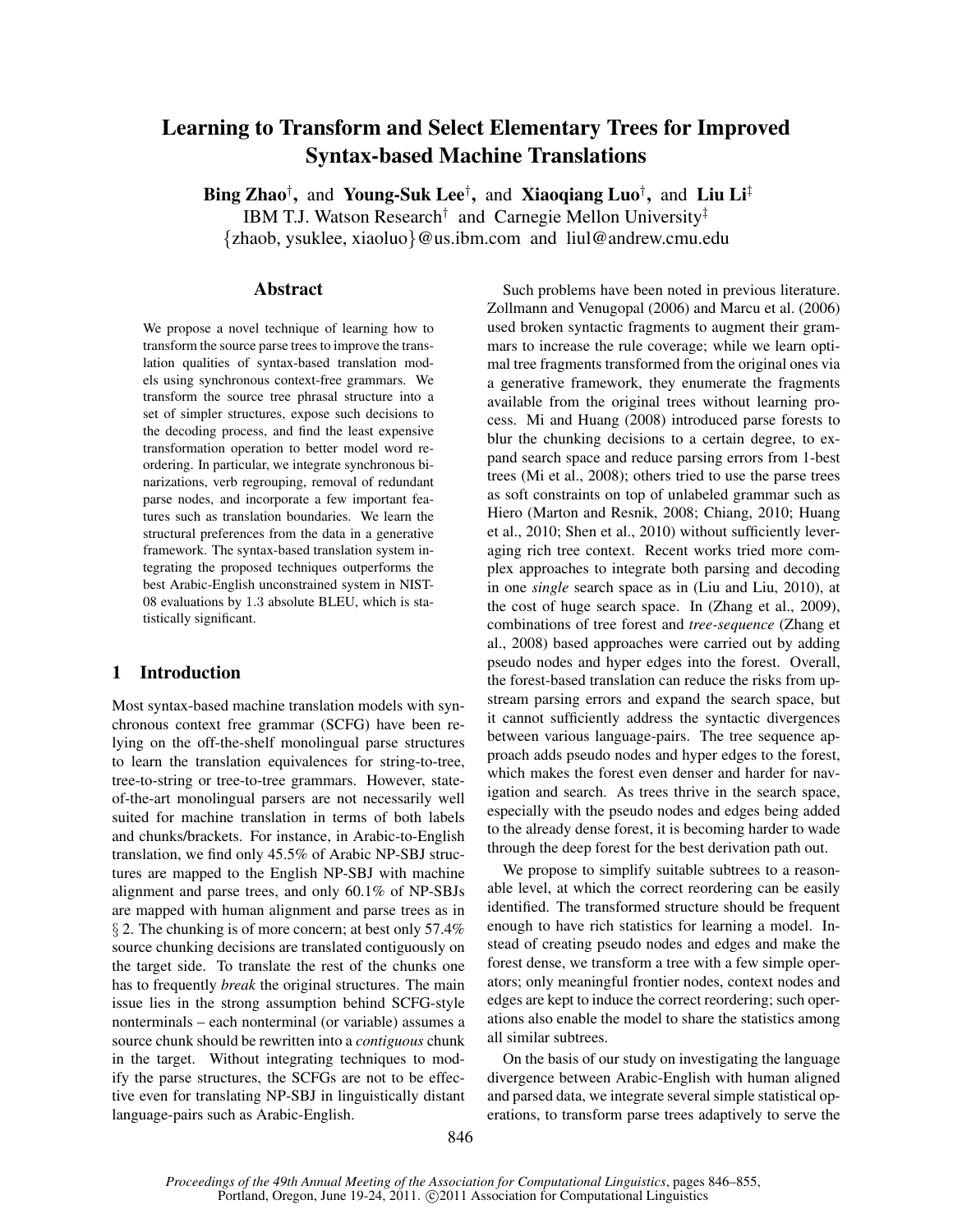translation purpose better. For each source span in the given sentence, a subgraph, corresponding to an elementary tree (in Eqn. 1), is proposed for PSCFG translation; we apply a few operators to transform the subgraph into some frequent subgraphs seen in the whole training data, and thus introduce alternative similar translational equivalences to explain the same source span with enriched statistics and features. For instance, if we regroup two adjacent nodes IV and NP-SBJ in the tree, we can obtain the correct reordering pattern for verb-subject order, which is not easily available otherwise. By finding a set of similar elementary trees derived from the original elementary trees, statistics can be shared for robust learning.

We also investigate the features using the context beyond the phrasal subtree. This is to further disambiguate the transformed subgraphs so that informative neighboring nodes and edges can influence the reordering preferences for each of the transformed trees. For instance, at the beginning and end of a sentence, we do not expect dramatic long distance reordering to happen; or under SBAR context, the clause may prefer monotonic reordering for verb and subject. Such boundary features were treated as hard constraints in previous literature in terms of re-labeling (Huang and Knight, 2006) or re-structuring (Wang et al., 2010). The boundary cases were not addressed in the previous literature for trees, and here we include them in our feature sets for learning a MaxEnt model to predict the transformations. We integrate the neighboring context of the subgraph in our transformation preference predictions, and this improve translation qualities further.

The rest of the paper is organized as follows: in section 2, we analyze the projectable structures using human aligned and parsed data, to identify the problems for SCFG in general; in section 3, our proposed approach is explained in detail, including the statistical operators using a MaxEnt model; in section 4, we illustrate the integration of the proposed approach in our decoder; in section 5, we present experimental results; in section 6, we conclude with discussions and future work.

## 2 The Projectable Structures

A context-free style nonterminal in PSCFG rules means the source span governed by the nonterminal should be translated into a contiguous target chunk. A "projectable" phrase-structure means that it is translated into a contiguous span on the target side, and thus can be generalized into a nonterminal in our PSCFG rule. We carried out a controlled study on the projectable structures using human annotated parse trees and word alignment for 5k Arabic-English sentence-pairs.

In Table 1, the unlabeled F-measures with machine alignment and parse trees show that, for only 48.71% of the time, the boundaries introduced by the source parses

| Alignment | Parse | Labels        | Accuracy |
|-----------|-------|---------------|----------|
|           |       | NP-SBJ        | 0.6011   |
| H         | H     | PP            | 0.3436   |
|           |       | <b>NP</b>     | 0.4832   |
|           |       | unlabel       | 0.5739   |
|           |       | NP-SBJ        | 0.5356   |
| M         | H     | PP            | 0.2765   |
|           |       | <b>NP</b>     | 0.3959   |
|           |       | unlabel       | 0.5305   |
| M         |       | <b>NP-SBI</b> | 0.4555   |
|           | M     | <b>PP</b>     | 0.1935   |
|           |       | <b>NP</b>     | 0.3556   |
|           |       | unlabel       | 0.4871   |

Table 1: The labeled and unlabeled F-measures for projecting the source nodes onto the target side via alignments and parse trees; unlabeled F-measures show the bracketing accuracies for translating a source span contiguously. H: human, M: machine.

are real translation boundaries that can be explained by a nonterminal in PSCFG rule. Even for human parse and alignment, the unlabeled F-measures are still as low as 57.39%. Such statistics show that we should not blindly learn tree-to-string grammar; additional transformations to manipulate the bracketing boundaries and labels accordingly have to be implemented to guarantee the reliability of source-tree based syntax translation grammars. The transformations could be as simple as merging two adjacent nonterminals into one bracket to accommodate non-contiguity on the target side, or lexicalizing those words which have fork-style, many-to-many alignment, or unaligned content words to enable the rest of the span to be generalized into nonterminals. We illustrate several cases using the tree in Figure 1.



Figure 1: Non-projectable structures in an SBAR tree with human parses and alignment; there are non-projectable structures: the deleted nonterminals PRON (+hA), the many-tomany alignment for IV(ttAlf) PREP(mn), fork-style alignment for NOUN (Azmp).

In Figure 1, several non-projectable nodes were illus-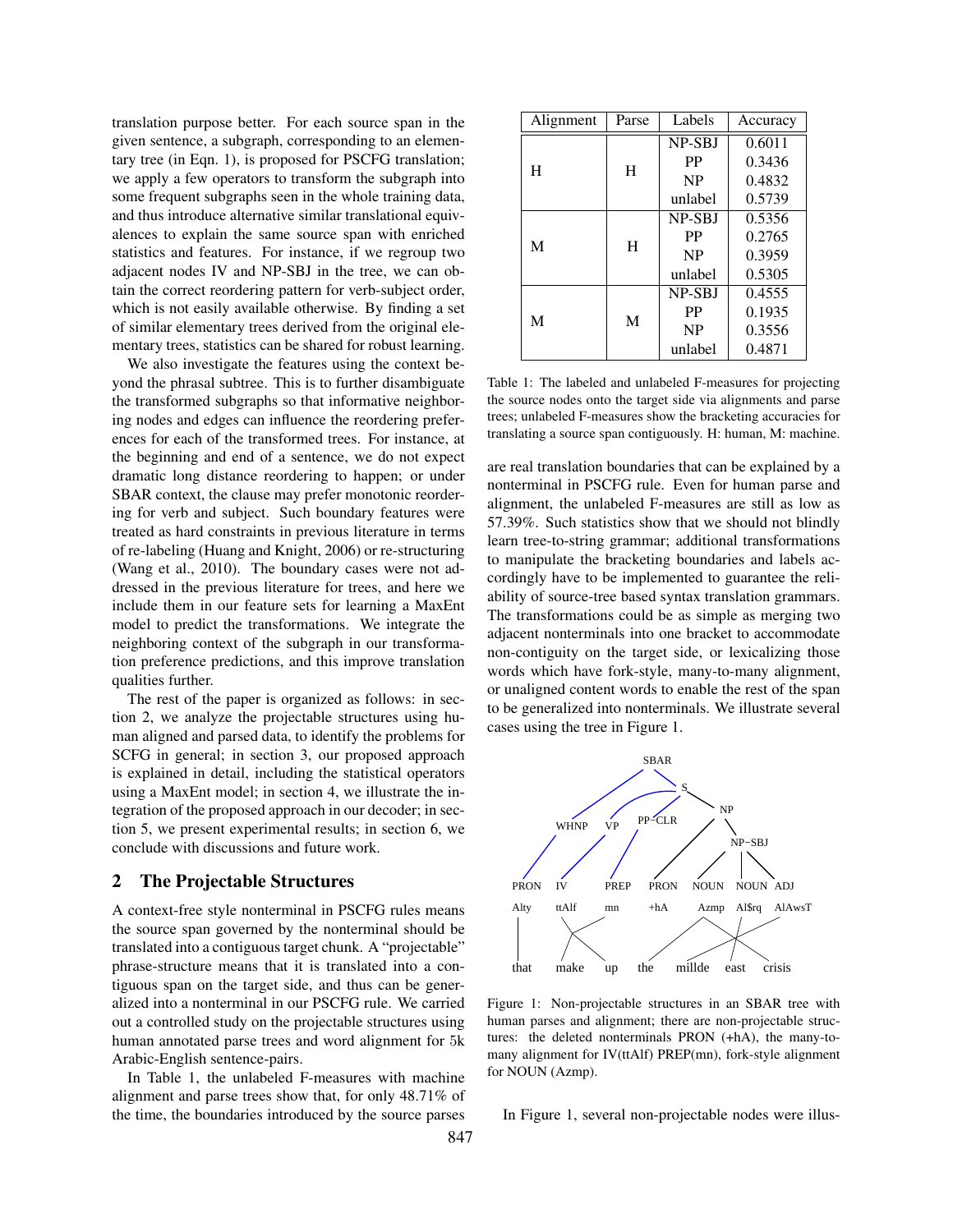trated: the deleted nonterminals PRON (+hA), the manyto-many alignment for IV(ttAlf) PREP(mn), fork-style alignment for NOUN (Azmp). Intuitively, it would be good to glue the nodes NOUN(Al\$rq) ADJ(AlAwsT) under the node of NP, because it is more frequent for moving ADJ before NOUN in our training data. It should be easier to model the swapping of (NOUN ADJ) using the tree (NP NOUN, ADJ) instead of the original bigger tree of (NP-SBJ Azmp, NOUN, ADJ) with one lexicalized node.

Approaches in tree-sequence based grammar (Zhang et al., 2009) tried to address the bracketing problem by using arbitrary pseudo nodes to weave a new "tree" back into the forest for further grammar extractions. Such approach may improve grammar coverage, but the pseudo node labels would be arguably a worse choice to split the already sparse data. Some of the interior nodes connecting the frontier nodes might be very informative for modeling reordering. Also, due to the introduced pseudo nodes, it would need *exponentially* many nonterminals to keep track of the matching tree-structures for translations. The created pseudo node could easily block the informative neighbor nodes associated with the subgraph which could change the reordering nature. For instance, IV and NP-SBJ tends to swap at the beginning of a sentence, but it may prefer monotone if they share a common parent of SBAR for a subclause. In this case, it is unnecessary to create a pseudo node "IV+SBJ" to block useful factors.

We propose to navigate through the forest, via simplifying trees by grouping the nodes, cutting the branches, and attaching connected neighboring informative nodes to further disambiguate the derivation path. We apply explicit translation motivated operators, on a given monolingual elementary tree, to transform it into similar but simpler trees, and expose such statistical preferences to the decoding process to select the best rewriting rule from the *enriched* grammar rule sets, for generating target strings.

#### 3 Elementary Trees to String Grammar

We propose to use variations of an elementary tree, which is a connected subgraph fitted in the original monolingual parse tree. The subgraph is connected so that the frontiers (two or more) are connected by their *immediate common parent*. Let  $\gamma$  be a source elementary tree:

$$
\gamma = \langle \ell; v^f, v^i, E \rangle, \tag{1}
$$

where  $v<sup>f</sup>$  is a set of *frontier nodes* which contain nonterminals or words;  $v^i$  are the *interior nodes* with source labels/symbols; E is the set of *edges* connecting the nodes  $v = v^f + v^i$  into a connected *subgraph* fitted in the source parse tree;  $\ell$  is the *immediate common parent* of the frontier nodes  $v<sup>f</sup>$ . Our proposed grammar rule is formulated as follows:

$$
\langle \gamma; \alpha; \sim; \bar{m}; \bar{t} \rangle, \tag{2}
$$

where  $\alpha$  is the target string, containing the terminals and/or nonterminals in a target language;  $\sim$  is the oneto-one alignment of the nonterminals between  $\gamma$  and  $\alpha$ ; t contains possible sequence of transform operations (to be explained later in this section) associated with each rule;  $\bar{m}$  is a function of enumerating the neighborhood of the source elementary tree  $\gamma$ , and certain tree context (nodes and edges) can be used to further disambiguate the reordering or the given lexical choices. The interior nodes of  $\gamma.v^i$ , however, are not necessarily informative for the reordering decisions, like the unary nodes WHNP,VP, and PP-CLR in Figure 1; while the frontier nodes  $\gamma.v^f$  are the ones directly executing the reordering decisions. We can selectively cut off the interior nodes, which have no or only weak causal relations to the reordering decisions. This will enable the frequency or derived probabilities for executing the reordering to be more focused. We call such *transformation operators*  $\overline{t}$ . We specified a few operators for transforming an elementary tree  $\gamma$ , including flattening tree operators such as removing interior nodes in  $v^i$ , or grouping the children via binarizations.

Let's use the trigram "Alty ttAlf mn" in Figure 1 as an example, the immediate common parent for the span is SBAR:  $\gamma \ell =$  SBAR; the interior nodes are  $\gamma \nu^i =$ {WHNP VP S PP-CLR}; the frontier nodes are  $\gamma.v^f$  = (x:PRON x:IV x:PREP). The edges  $\gamma.E$  (as highlighted in Figure 1) connect  $\gamma \cdot v^i$  and  $\gamma \cdot v^f$  into a subgraph for the given source ngram.

For any source span, we look up one elementary tree  $\gamma$ covering the span, then we select an operator  $\bar{t} \in T$ , to explore a set of similar elementary trees  $\bar{t}(\gamma, \bar{m}) = {\gamma'}$ as simplified alternatives for translating that source tree (span)  $\gamma$  into an optimal target string  $\alpha^*$  accordingly. Our generative model is summarized in Eqn. 3:

$$
\alpha^* = \underset{\bar{t} \in T; \gamma' \in \bar{t}(\gamma, \bar{m})}{\arg \max} \qquad p_a(\alpha'|\gamma') \times
$$

$$
p_b(\gamma'|\bar{t}, \gamma, \bar{m}) \times
$$

$$
p_c(\bar{t}|\gamma, \bar{m}). \tag{3}
$$

In our generative scheme, for a given elementary tree  $\gamma$ , we sample an operator (or a combination of operations)  $\bar{t}$  with the probability of  $p_c(\bar{t}|\gamma)$ ; with operation  $\bar{t}$ , we transform  $\gamma$  into a set of simplified versions  $\gamma' \in \bar{t}(\gamma, \bar{m})$ with the probability of  $p_b(\gamma'|\bar{t}, \gamma)$ ; finally we select the transformed version  $\gamma'$  to generate the target string  $\alpha'$ with a probability of  $p_a(\alpha'|\gamma')$ . Note here,  $\gamma'$  and  $\gamma$  share the same immediate common parent  $\ell$ , but not necessarily the frontier, or interior, or even neighbors. The frontier nodes can be merged, lexicalized, or even deleted in the tree-to-string rule associated with  $\gamma'$ , as long as the alignment for the nonterminals are book-kept in the derivations. To simplify the model, one can choose the operator  $\bar{t}$  to be only one level, and the model using a single operator  $\bar{t}$  is to be deterministic. Thus, the final set of models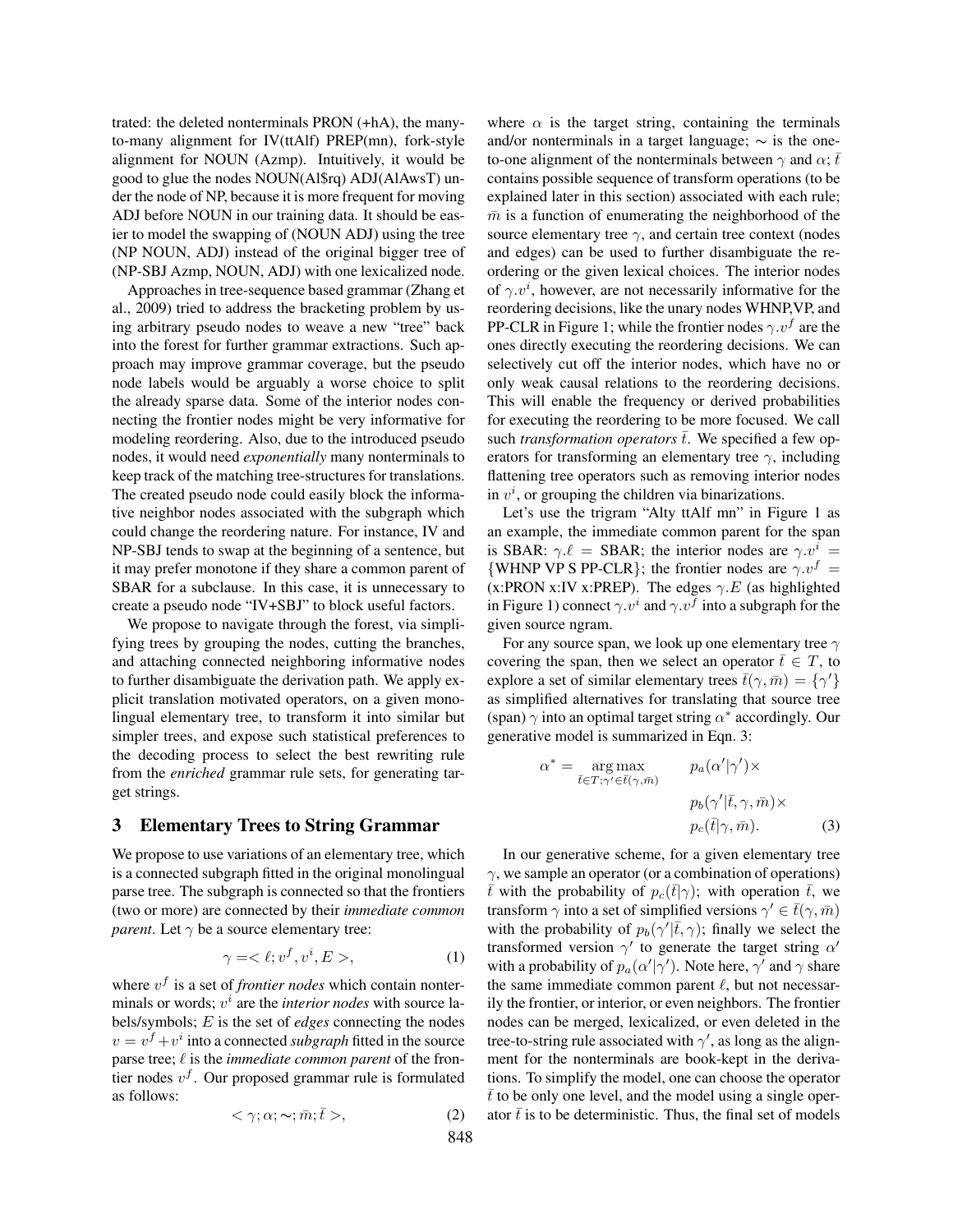to learn are  $p_a(\alpha'|\gamma')$  for rule alignment, and the preference model  $p_b(\gamma'|\bar{t}, \gamma, \bar{m})$ , and the operator proposal model  $p_c(\bar{t}|\gamma,\bar{m})$ , which in our case is a maximum entropy model— the key model in our proposed approach in this paper for transforming the original elementary tree into similar trees for evaluating the reordering probabilities.

Eqn. 3 significantly enriches reordering powers for syntax-based machine translation. This is because it uses all *similar* set of elementary trees to generate the best target strings. In the next section, we'll first define the operators conceptually, and then explain how we learn each of the models.

## **3.1** Model  $p_a(\alpha'|\gamma')$

A log linear model is applied here to approximate  $p_a(\alpha'|\gamma') \propto \exp(\bar{\lambda} \cdot \overline{ff})$  via weighted combination  $(\bar{\lambda})$  of feature functions  $\overline{ff}(\alpha', \gamma')$ , including relative frequencies in both directions, and IBM Model-1 scores in both directions as  $\gamma'$  and  $\alpha'$  have lexical items within them. We also employed a few binary features listed in the following table.

| $\gamma'$ is observed less than 2 times                 |  |
|---------------------------------------------------------|--|
| $(\alpha', \gamma')$ deletes a src content word         |  |
| $(\alpha', \gamma')$ deletes a src function word        |  |
| $(\alpha', \gamma')$ over generates a tgt content word  |  |
| $(\alpha', \gamma')$ over generates a tgt function word |  |

Table 2: Additional 5 Binary Features for  $p_a(\alpha'|\gamma')$ 

## **3.2** Model  $p_b(\gamma'|\bar{t}, \gamma, \bar{m})$

 $p_b(\gamma'|\bar{t}, \gamma, \bar{m})$  is our preference model. For instance using the operator  $\bar{t}$  of cutting an unary interior node in  $\gamma \cdot v^i$ , if  $\gamma \cdot v^i$  has more than one unary interior node, like the SBAR tree in Figure 1, having three unary interior node: WHNP, VP and PP-CLR,  $p_b(\gamma'|\bar{t}, \gamma, \bar{m})$  specifies which one should have more probabilities to be cut. In our case, to make model simple, we simply choose histogram/frequency for modeling the choices.

### **3.3** Model  $p_c(\bar{t}|\gamma,\bar{m})$

 $p_c(\bar{t}|\gamma,\bar{m})$  is our operator proposal model. It ranks the operators which are valid to be applied for the given source tree  $\gamma$  together with its neighborhood  $\bar{m}$ . Here, in our approach, we applied a Maximum Entropy model, which is also employed to train our Arabic parser:  $p_c(\bar{t}|\gamma,\bar{m}) \propto \exp \bar{\lambda} \cdot \overline{ff}(\bar{t},\gamma,\bar{m})$ . The feature sets we use here are almost the same set we used to train our Arabic parser; the only difference is the future space here is operator categories, and we check bag-of-nodes for interior nodes and frontier nodes. The key feature categories we used are listed as in the Table 3. The headtable used in our training is manually built for Arabic.

| bag-of-nodes $\gamma.v^i$                           |
|-----------------------------------------------------|
| bag-of-nodes and ngram of $\gamma.v^f$              |
| chunk-level features: left-child, right-child, etc. |
| lexical features: unigram and bigram                |
| pos features: unigram and bigram                    |
| contextual features: surrounding words              |

Table 3: Feature Features for learning  $p_c(\bar{t}|\gamma,\bar{m})$ 

#### 3.4  $\bar{t}$ : Tree Transformation Function

Obvious systematic linguistic divergences between language-pairs could be handled by some simple operators such as using binarization to re-group contiguously aligned children. Here, we start from the human aligned and parsed data as used in section 2 to explore potential useful operators.

#### 3.4.1 Binarizations

One of the simplest way for transforming a tree is via binarization. Monolingual binarization chooses to re-group children into smaller subtree with a suitable label for the newly created root. We choose a function mapping to select the *top-frequent* label as the root for the grouped children; if such label is not found we simply use the label of the immediate common parent for  $\gamma$ . In decoding time, we need to select trees from all possible binarizations, while in the training time, we restrict the choices allowed with the alignment constraint, that every grouped children should be aligned contiguously on the target side. Our goal is to simulate the synchronous binarization as much as we can. In this paper, we applied the four basic operators for binarizing a tree: left-most, right-most and additionally head-out left and head-out right for more than three children. Two examples are given in Table 4, in which we used LDC style representation for the trees.

With the proper binarization, the structure becomes rich in sub-structures which allow certain reordering to happen more likely than others. For instance for the subtree (VP PV NP-SBJ), one would apply stronger statistics from training data to support the swap of NP-SBJ and PV for translation.

#### 3.4.2 Regrouping verbs

Verbs are keys for reordering especially for Araic-English with VSO translated into SVO. However, if the verb and its relevant arguments for reordering are at different levels in the tree, the reordering is difficult to model as more interior nodes combinations will distract the distributions and make the model less focused. We provide the following two operations specific for verb in VP trees as in Table 5.

#### 3.4.3 Removing interior nodes and edges

For reordering patterns, keeping the deep tree structure might not be the best choice. Sometimes it is not even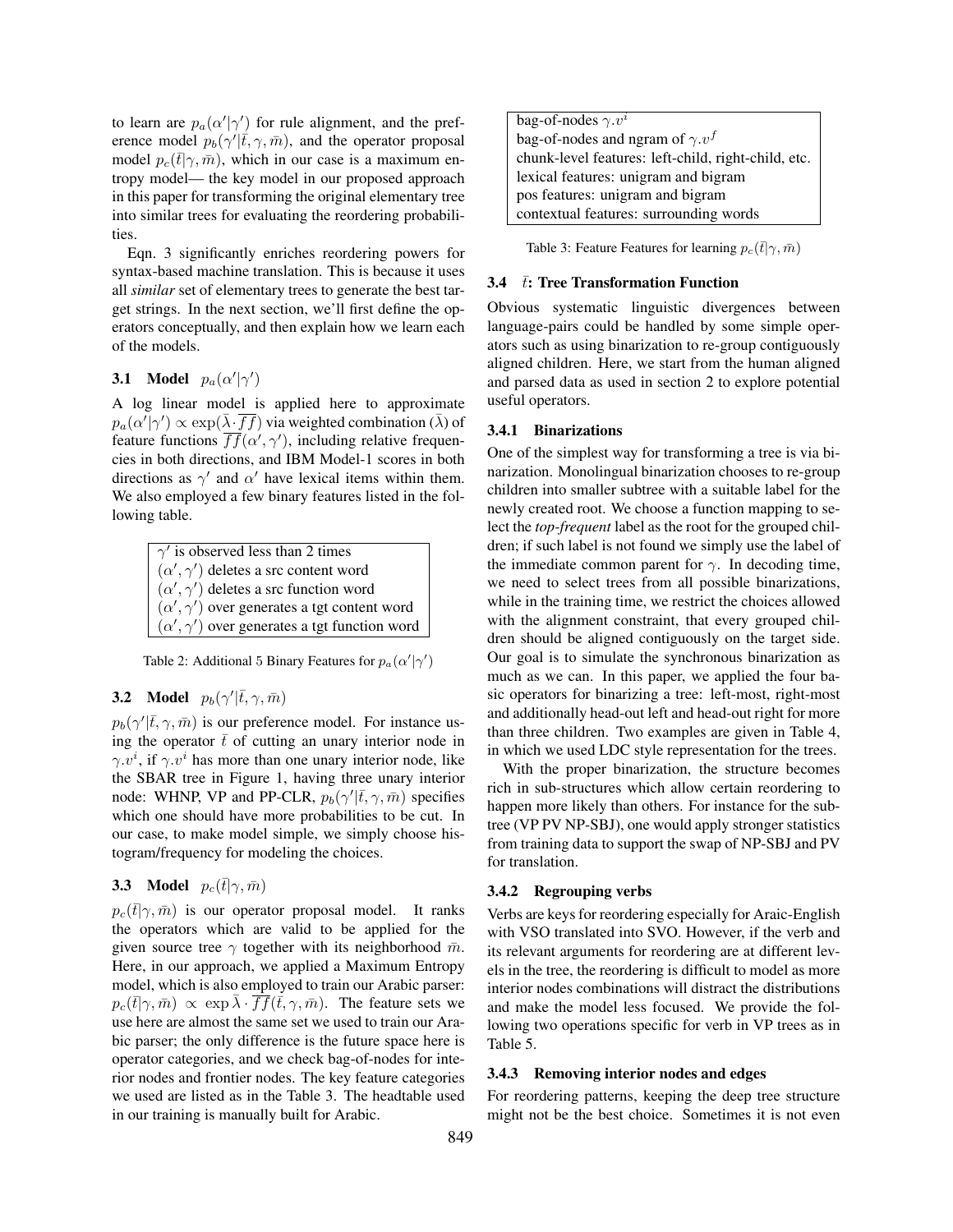| <b>Binarization Operations</b> | Examples                                                                                                                               |  |  |
|--------------------------------|----------------------------------------------------------------------------------------------------------------------------------------|--|--|
| right-most                     | (NP $X_{\text{noun}} X_{\text{adj}_1} X_{\text{adj}_2}$ ) $\mapsto$ (NP $X_{\text{noun}}$ (ADJP $X_{\text{adj}_1} X_{\text{adj}_2}$ )) |  |  |
| left-most                      | (VP $X_{\text{pv}} X_{\text{NP-SBJ}} X_{\text{SBAR}}$ ) $\mapsto$ (VP (VP $X_{\text{pv}} X_{\text{NP-SBJ}} X_{\text{SBAR}}$ )          |  |  |

Table 4: Operators for binarizing the trees

| Operators for regroup verbs                          | Examples                                          |  |  |
|------------------------------------------------------|---------------------------------------------------|--|--|
| regroup verb                                         | $(VP_1 X_v (VP_2 Y)) \mapsto (VP_1 (VP_2 X_v Y))$ |  |  |
| regroup verb and remove the top level $VP \parallel$ | $(R (VP_1 X_v (R_2 Y))) \mapsto (R (R_2 X_v Y))$  |  |  |

Table 5: Operators for manipulating the trees

possible due to the many-to-many alignment, insertions and deletions of terminals. So, we introduce the operators to remove the interior nodes  $\gamma.v^i$  selectively; this way, we can flatten the tree, remove irrelevant nodes and edges, and can use more frequent observations of simplified structures to capture the reordering patterns. We use two operators as shown in Table 6.

The second operator deletes all the interior nodes, labels and edges; thus reordering will become a Hiero-alike (Chiang, 2007) *unlabeled rule*, and additionally a special glue rule:  $X_1X_2 \rightarrow X_1X_2$ . This operator is necessary, we need a scheme to automatically back off to the meaningful glue or Hiero-alike rules, which may lead to a cheaper derivation path for constructing a partial hypothesis, at the decoding time.



Figure 2: A NP tree with an "inside-out" alignment. The nodes "NP\*" and "PP\*" are not suitable for generalizing into NTs used in PSCFG rules.

As shown in Table 1, NP brackets has only 35.56% of time to be translated contiguously as an NP in machine aligned & parsed data. The NP tree in Figure 2 happens to be an "inside-out" style alignment, and context free grammar such as ITG (Wu, 1997) can not explain this structure well without necessary lexicalization. Actually, the Arabic tokens of "dfE Aly AlAnfjAr" form a combination and is turned into English word "ignite" in an idiomatic way. With lexicalization, a Hiero style rule "dfE X Aly AlAnfjAr  $\mapsto$  to ignite X" is potentially a better alternative for translating the NP tree. Our operators allow us to back off to such Hiero-style rules to construct derivations, which share the immediate common parent NP, as defined for the elementary tree, for the given source span.

### 3.5  $\bar{m}$ : Neighboring Function

For a given elementary tree, we use function  $\bar{m}$  to check the context beyond the subgraph. This includes looking the nodes and edges connected to the subgraph. Similar to the features used in (Dyer et al., 2009), we check the following three cases.

#### 3.5.1 Sentence boundaries

When the tree  $\gamma$  frontier sets contain the left-most token, right-most token, or both sides, we will add to the neighboring nodes the corresponding decoration tags  $L$  (left),  $R$  (right), and  $B$  (both), respectively. These decorations are important especially when the reordering patterns for the same trees are depending on the context. For instance, at the beginning or end of a sentence, we do not expect dramatic reordering – moving a token too far away in the middle of the sentences.

## 3.5.2 SBAR/IP/PP/FRAG boundaries

We check siblings of the root for  $\gamma$  for a few special labels, including SBAR, IP, PP, and FRAG. These labels indicate a partial sentence or clause, and the reordering patterns may get different distributions due to the position relative to these nodes. For instance, the PV and SBJ nodes under SBAR tends to have more monotone preference for word reordering (Carpuat et al., 2010). We mark the boundaries with position markers such as L-PP, to indicate having a left sibling PP, R-IP for having a right sibling IP, and C-SBAR to indicate the elementary tree is a child of SBAR. These labels are selected mainly based on our linguistic intuitions and errors in our translation system. A data-driven approach might be more promising for identifying useful markups w.r.t specific reordering patterns.

#### 3.5.3 Translation boundaries

In the Figure 2, there are two special nodes under NP: NP\* and PP\*. These two nodes are aligned in a "insideout" fashion, and none of them can be generalized into a nonterminal to be rewritten in a PSCFG rule. In other words, the phrasal brackets induced from NP\* and PP\*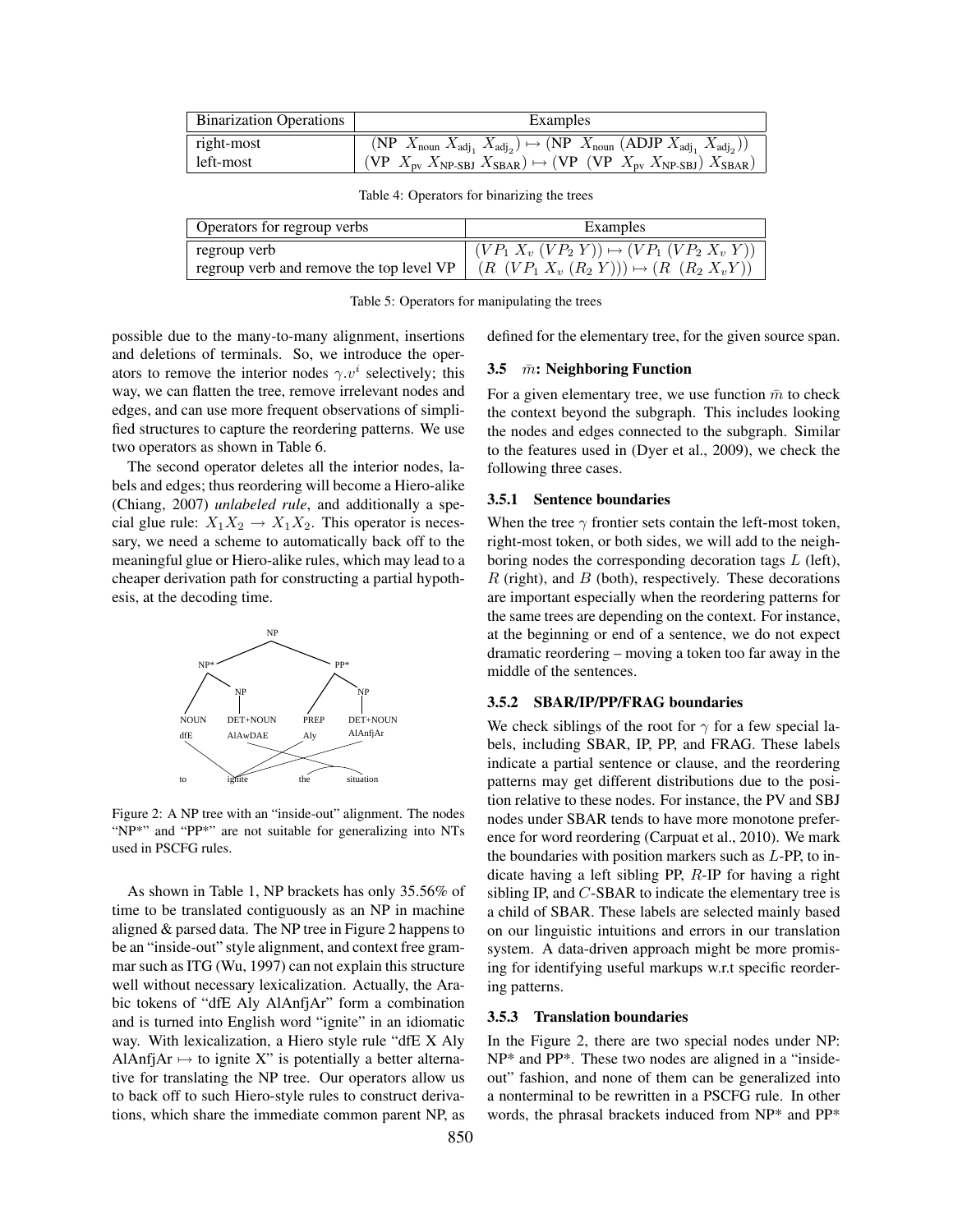| operators for removing nodes/edges | Examples                                                           |
|------------------------------------|--------------------------------------------------------------------|
| remove unary nodes                 | $(R X_{t_1}(R_1 (R_2 X_{t_2}))) \mapsto (R X_{t_1}(R_2 X_{t_2})))$ |
| remove all labels                  | $(R (R_1 X_{t_1}(R_2 X_{t_2}))) \mapsto (R X_{t_2} X_{t_1})$       |

Table 6: Operators for simplifying the trees

are not *translation boundaries*, and to avoid translation errors we should identify them by applying a PSCFG rule on top of them. During training, we label nodes with translation boundaries, as one additional *function tag*; during decoding, we employ the MaxEnt model to predict the translation boundary label probability for each span associated with a subgraph  $\gamma$ , and discourage derivations accordingly for using nonterminals over the nontranslation boundary span. The translation boundaries over elementary trees have much richer representation power. The previous works as in Xiong et al. (2010), defined translation boundaries on phrase-decoder style derivation trees due to the nature of their shift-reduce algorithm, which is a special case in our model.

## 4 Decoding

Decoding using the proposed elementary tree to string grammar naturally resembles bottom up chart parsing algorithms. The key difference is at the grammar querying step. Given a grammar  $G$ , and the input source parse tree  $\pi$  from a monolingual parser, we first construct the elementary tree for a source span, and then retrieve all the relevant subgraphs seen in the given grammar through the proposed operators. This step is called populating, using the proposed operators to find all relevant elementary trees  $\gamma$  which may have contributed to explain the source span, and put them in the corresponding cells in the chart. There would have been exponential number of relevant elementary trees to search if we do not have any restrictions in the populating step; we restrict the maximum number of interior nodes  $|\gamma v^i|$  to be 3, and the size of frontier nodes  $|\gamma.v^f|$  to be less than 6; additional pruning for less frequent elementary trees is carried out.

After populating the elementary trees, we construct the partial hypotheses bottom up, by rewriting the frontier nodes of each elementary tree with the probabilities(costs) for  $\gamma \to \alpha*$  as in Eqn. 3. Our decoder (Zhao and Al-Onaizan, 2008) is a template-based chart decoder in C++. It generalizes over the dotted-product operator in Earley style parser, to allow us to leverage many operators  $\bar{t} \in T$  as above-mentioned, such as binarizations, at different levels for constructing partial hypothesis.

## 5 Experiments

In our experiments, we built our system using most of the parallel training data available to us: 250M Arabic running tokens, corresponding to the "unconstrained" condition in NIST-MT08. We chose the testsets of *newswire* and *weblog* genres from MT08 and DEV10<sup>1</sup>. In particular, we choose MT08 to enable the comparison of our results to the reported results in NIST evaluations. Our training and test data is summarized in Table 5. For testings, we have 129,908 tokens in our testsets. For language models (LM), we used 6-gram LM trained with 10.3 billion English tokens, and also a shrinkage-based LM (Chen, 2009) – "ModelM" (Chen and Chu, 2010; Emami et al., 2010) with 150 word-clusters learnt from 2.1 million tokens.

From the parallel data, we extract phrase pairs(blocks) and elementary trees to string grammar in various configurations: basic tree-to-string rules (Tr2str), elementary tree-to-string rules with boundaries  $\bar{t}$ (elm2str+ $\bar{m}$ ), and with both  $\bar{t}$  and  $\bar{m}$  (elm2str+ $\bar{t}+\bar{m}$ ). This is to evaluate the operators' effects at different levels for decoding. To learn our MaxEnt models defined in § 3.3, we collect the events during extracting elm2str grammar in training time, and learn the model using improved iterative scaling. We use the same training data as that used in training our Arabic parser. There are 16 thousand human parse trees with human alignment; additional 1 thousand human parse and aligned sent-pairs are used as unseen test set to verify our MaxEnt models and parsers. For our Arabic parser, we have a labeled F-measure of 78.4%, and POS tag accuracy 94.9%. In particular, we'll evaluate model  $p_c(\bar{t}|\gamma,\bar{m})$  in Eqn. 3 for predicting the translation boundaries in § 3.5.3 for projectable spans as detailed in  $§ 5.1.$ 

Our decoder (Zhao and Al-Onaizan, 2008) supports grammars including monotone, ITG, Hiero, tree-tostring, string-to-tree, and several mixtures of them (Lee et al., 2010). We used 19 feature functions, mainly from those used in phrase-based decoder like Moses (Koehn et al., 2007), including two language models (one for a 6-gram LM, one for ModelM, one brevity penalty, IBM Model-1 (Brown et al., 1993) style alignment probabilities in both directions, relative frequency in both directions, word/rule counts, content/function word mismatch, together with features on tr2str rule probabilities. We use BLEU (Papineni et al., 2002) and TER (Snover et al., 2006) to evaluate translation qualities. Our baseline used basic elementary tree to string grammar without any manipulations and boundary markers in the model,

<sup>&</sup>lt;sup>1</sup>DEV10 are unseen testsets used in our GALE project. It was selected from recently released LDC data LDC2010E43.v3.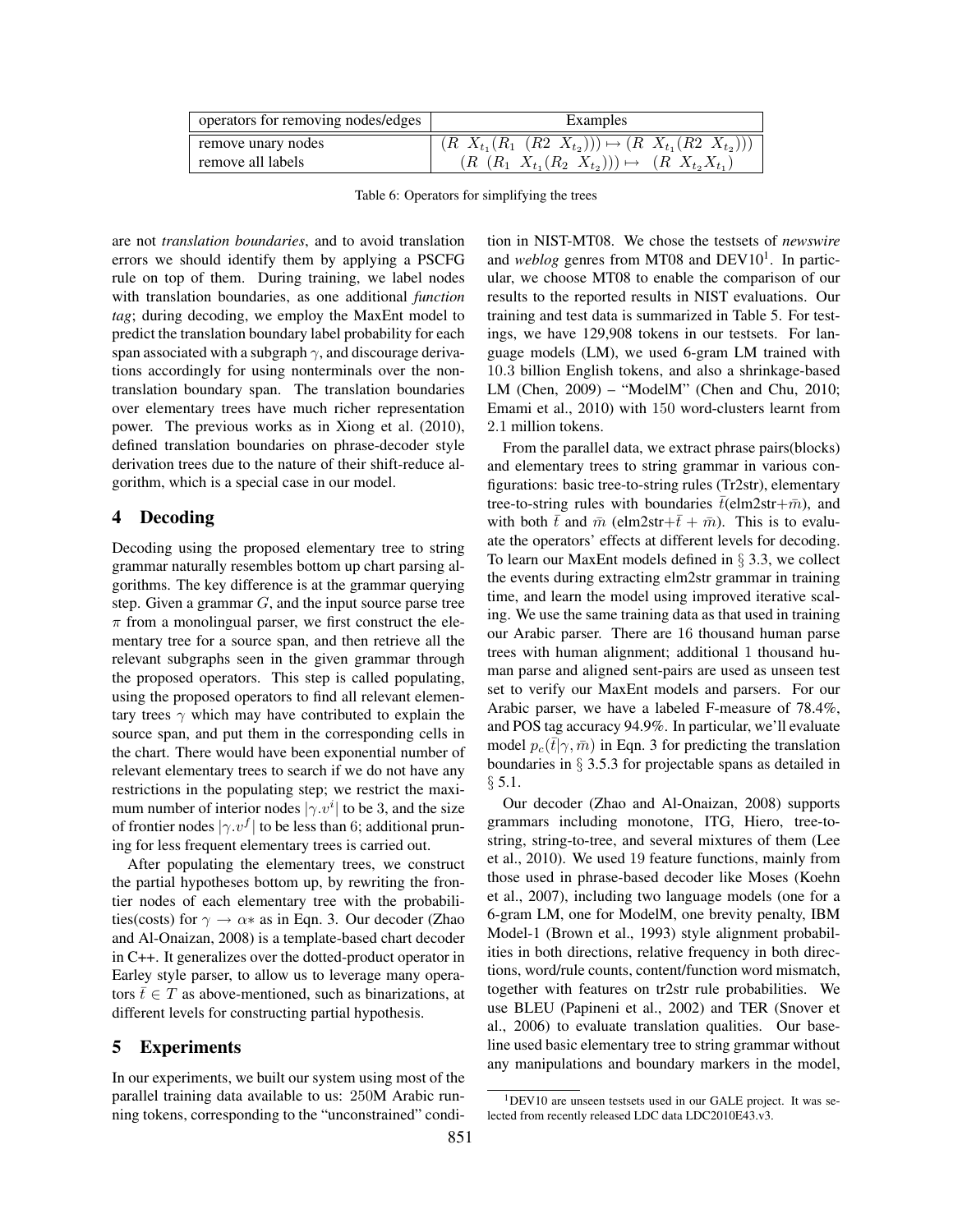| Data     | Train             | MT08-NW | MT08-WB | $Dev10-NW$ | $Dev10-WB$ |
|----------|-------------------|---------|---------|------------|------------|
| # Sents  | 8,032,837         | 813     | 547     | 1089       | 1059       |
| # Tokens | 349M(ar)/230M(en) | 25,926  | 19,654  | 41.240     | 43,088     |

Table 7: Training and test data; using all training parallel training data for 4 test sets

and we achieved a BLEUr4n4 55.01 for MT08-NW, or a cased BLEU of 53.31, which is close to the best officially reported result 53.85 for unconstrained systems.<sup>2</sup> We expose the statistical decisions in Eqn. 3 as the rule probability as one of the 19 dimensions, and use Simplex Downhill algorithm with Armijo line search (Zhao and Chen, 2009) to optimize the weight vector for decoding. The algorithm moves all dimensions at the same time, and empirically achieved more stable results than MER(Och, 2003) in many of our experiments.

### 5.1 Predicting Projectable Structures

The projectable structure is important for our proposed elementary tree to string grammar (elm2str). When a span is predicted not to be a translation boundary, we want the decoder to prefer alternative derivations outside of the immediate elementary tree, or more aggressive manipulation of the trees, such as deleting interior nodes, to explore unlabeled grammar such as Hiero style rules, with proper costs. We test separately on predicting the projectable structures, like predicting function tags in  $\S$  3.5.3, for each node in syntactic parse tree. We use one thousand test sentences with two conditions: human parses and machine parses. There are totally 40,674 nodes excluding the sentence-level node. The results are shown in Table 8. It showed our Max-Ent model is very accurate using human trees: 94.5% of accuracy, and about 84.7% of accuracy for using the machine parsed trees. Our accuracies are higher compared with the 71+% accuracies reported in (Xiong et al., 2010) for their phrasal decoder.

| Setups                | Accuracy |
|-----------------------|----------|
| Human Parses          | 94.5%    |
| <b>Machine Parses</b> | 84.7%    |

Table 8: Accuracies of predicting projectable structures

We zoom in the translation boundaries for MT08-NW, in which we studied a few important frequent labels including VP and NP-SBJ as in Table 9. According to our MaxEnt model, 20% of times we should discourage a VP tree to be translated contiguously; such VP trees have an average span length of 16.9 tokens in MT08-NW. Similar statistics are 15.9% for S-tree with an average span of 13.8 tokens.

| Labels    | total | NonProj | Percent  | Avg.len |
|-----------|-------|---------|----------|---------|
| $VP^*$    | 4479  | 920     | 20.5%    | 16.9    |
| $NP^*$    | 14164 | 825     | 5.8%     | 8.12    |
| $S^*$     | 3123  | 495     | $15.9\%$ | 13.8    |
| $NP-SBJ*$ | 1284  | 53      | $4.12\%$ | 11.9    |

Table 9: The predicted projectable structures in MT08-NW

Using the predicted projectable structures for elm2str grammar, together with the probability defined in Eqn. 3 as additional cost, the translation results in Table 11 show it helps BLEU by 0.29 BLEU points (56.13 v.s. 55.84). The boundary decisions penalize the derivation paths using nonterminals for non-projectable spans for partial hypothesis construction.

| Setups                                | <b>TER</b> | BLEUr4n4 |
|---------------------------------------|------------|----------|
| <b>Baseline</b>                       | 39.87      | 55.01    |
| right-binz (rbz)                      | 39.10      | 55.19    |
| left-binz (lbz)                       | 39.67      | 55.31    |
| Head-out-left (hlbz)                  | 39.56      | 55.50    |
| Head-out-right (hrbz)                 | 39.52      | 55.53    |
| +all binzation (abz)                  | 39.42      | 55.60    |
| +regroup-verb                         | 39.29      | 55.72    |
| +deleting interior nodes $\gamma v^i$ | 38.98      | 55.84    |

Table 10: TER and BLEU for MT08-NW, using only  $\bar{t}(\gamma)$ 

#### 5.2 Integrating  $\bar{t}$  and  $\bar{m}$

We carried out a series of experiments to explore the impacts using  $\bar{t}$  and  $\bar{m}$  for elm2str grammar. We start from transforming the trees via simple operator  $\bar{t}(\gamma)$ , and then expand the function with more tree context to include the neighboring functions:  $\bar{t}(\gamma, \bar{m})$ .

| Setups                         | TER   | BLEUr4n4 |
|--------------------------------|-------|----------|
| Baseline w/ $\bar{t}$          | 38.98 | 55.84    |
| + TM Boundaries                | 38.89 | 56.13    |
| + SENT Bound                   | 38.63 | 56.46    |
| all $\bar{t}(\gamma, \bar{m})$ | 38.61 | 56.87    |

Table 11: TER and BLEU for MT08-NW, using  $\bar{t}(\gamma, \bar{m})$ .

Experiments in Table 10 focus on testing operators especially binarizations for transforming the trees. In Table 10, the four possible binarization methods all improve

<sup>2</sup>See link: http://www.itl.nist.gov/iad/mig/tests/mt/2008/doc/mt08 official results v0.html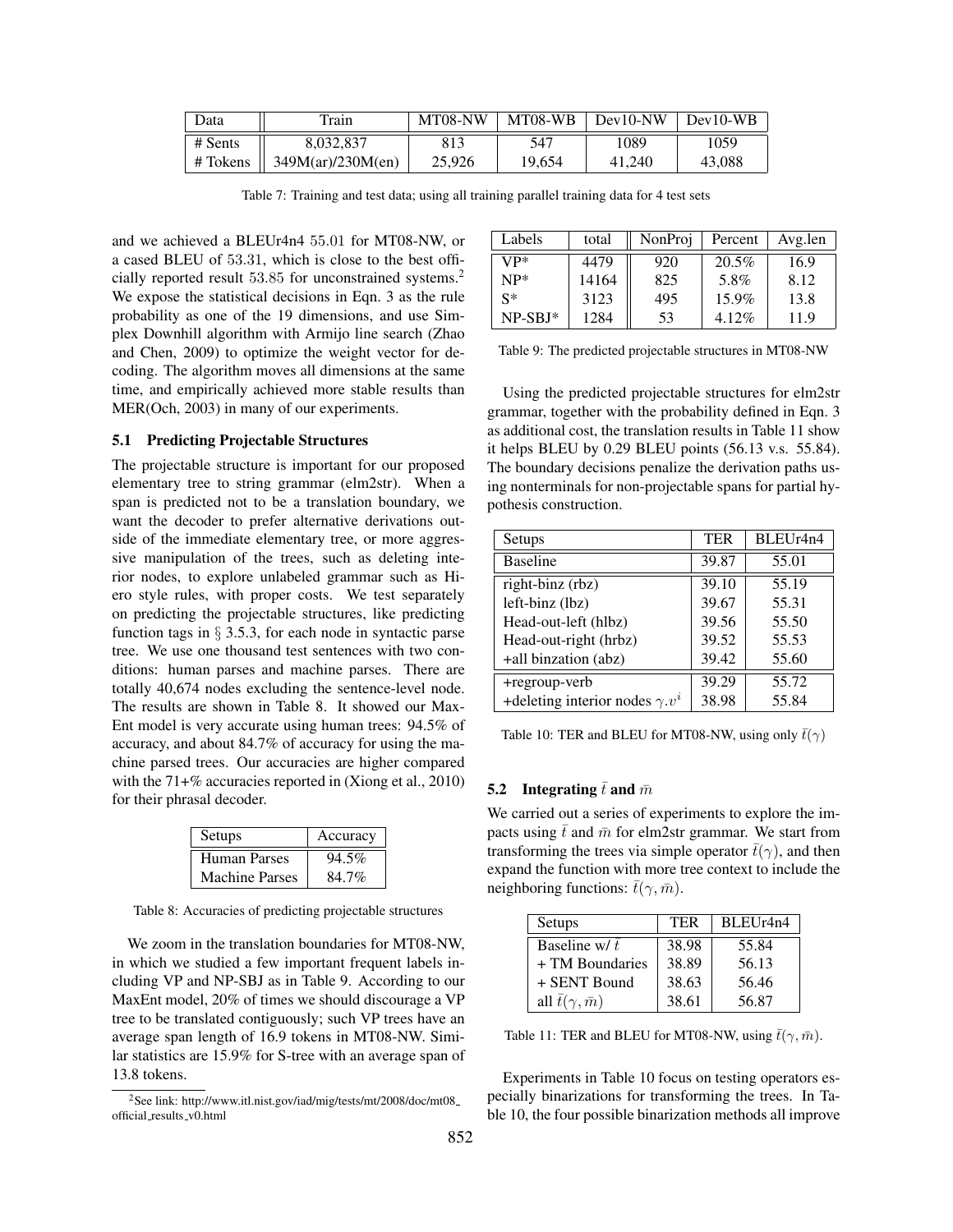| Data                                | MT08-NW | MT08-WB | $Dev10-NW$ | $Dev10-WB$ |
|-------------------------------------|---------|---------|------------|------------|
| Tr2Str                              | 55.01   | 39.19   | 37.33      | 41.77      |
| $elm2str+t$                         | 55.84   | 39.43   | 38.02      | 42.70      |
| elm2str+ $\bar{m}$                  | 55.57   | 39.60   | 37.67      | 42.54      |
| elm2str+ $\bar{t}(\gamma, \bar{m})$ | 56.87   | 39.82   | 38.62      | 42.75      |

Table 12: BLEU scores on various test sets; comparing elementary tree-to-string grammar (tr2str), transformation of the trees (elm2str+ $\bar{t}$ ), using the neighboring function for boundaries (elm2str+ $\bar{m}$ ), and combination of all together (elm2str+ $\bar{t}(\gamma, \bar{m})$ ). MT08-NW and MT08-WB have four references; Dev10-WB has three references, and Dev10-NW has one reference. BLEUn4 were reported.

over the baseline from +0.18 (via right-most binarization) to +0.52 (via head-out-right) BLEU points. When we combine all binarizations (abz), we did not see additive gains over the best individual case – hrbz. Because during our decoding time, we do not frequently see large number of children (maximum at 6), and for smaller trees (with three or four children), these operators will largely generate same transformed trees, and that explains the differences from these individual binarization are small. For other languages, these binarization choices might give larger differences. Additionally, regrouping the verbs is marginally helpful for BLEU and TER. Upon close examinations, we found it is usually beneficial to group verb (PV or IV) with its neighboring nodes for expressing phrases like "have to do" and "will not only". Deleting the interior nodes helps on shrinking the trees, so that we can translate it with more statistics and confidences. It helps more on TER than BLEU for MT08-NW.

Table 11 extends Table 10 with neighboring function to further disambiguate the reordering rule using the tree context. Besides the translation boundary, the reordering decisions should be different with regard to the positions of the elementary tree relative to the sentence. At the sentence-beginning one might expect more for monotone decoding, while in the middle of the sentence, one might expect more reorderings. Table 11 shows when we add such boundary markups in our rules, an improvement of 0.33 BLEU points were obtained (56.46 v.s. 56.13) on top of the already improved setups. A close check up showed that the sentence-begin/end markups significantly reduced the leading "and" (from Arabic word w#) in the decoding output. Also, the verb subject order under SBAR seems to be more like monotone with a leading pronoun, rather than the general strong reordering of moving verb after subject. Overall, our results showed that such boundary conditions are helpful for executing the correct reorderings. We conclude the investigation with full function  $\bar{t}(\gamma, \bar{m})$ , which leads to a BLEUr4n4 of 56.87 (cased BLEUr4n4c 55.16), a significant improvement of 1.77 BLEU point over a already strong baseline.

We apply the setups for several other NW and WEB datasets to further verify the improvement. Shown in Table 12, we apply separately the operators for  $\bar{t}$  and  $\bar{m}$  first,

then combine them as the final results. Varied improvements were observed for different genres. On DEV10- NW, we observed 1.29 BLEU points improvement, and about 0.63 and 0.98 improved BLEU points for MT08- WB and DEV10-WB, respectively. The improvements for newwire are statistically significant. The improvements for weblog are, however, only marginally better. One possible reason is the parser quality for web genre is reliable, as our training data is all in newswire. Regarding to the individual operators proposed in this paper, we observed consistent improvements of applying them across all the datasets. The generative model in Eqn. 3 leverages the operators further by selecting the best transformed tree form for executing the reorderings.

### 5.3 A Translation Example

To illustrate the advantages of the proposed grammar, we use a testing case with long distance word reordering and the source side parse trees. We compare the translation from a strong phrasal decoder (DTM2) (Ittycheriah and Roukos, 2007), which is one of the top systems in NIST-08 evaluation for Arabic-English. The translations from both decoders with the same training data (LM+TM) are in Table 13. The highlighted parts in Figure 3 show that, the rules on partial trees are effectively selected and applied for capturing long-distance word reordering, which is otherwise rather difficult to get correct in a phrasal system even with a MaxEnt reordering model.

## 6 Discussions and Conclusions

We proposed a framework to learn models to predict how to transform an elementary tree into its simplified forms for better executing the word reorderings. Two types of operators were explored, including (a) transforming the trees via binarizations, grouping or deleting interior nodes to change the structures; and (b) neighboring boundary context to further disambiguate the reordering decisions. Significant improvements were observed on top of a strong baseline system, and consistent improvements were observed across genres; we achieved a cased BLEU of 55.16 for MT08-NW, which is significantly better than the officially reported results in NIST MT08 Arabic-English evaluations.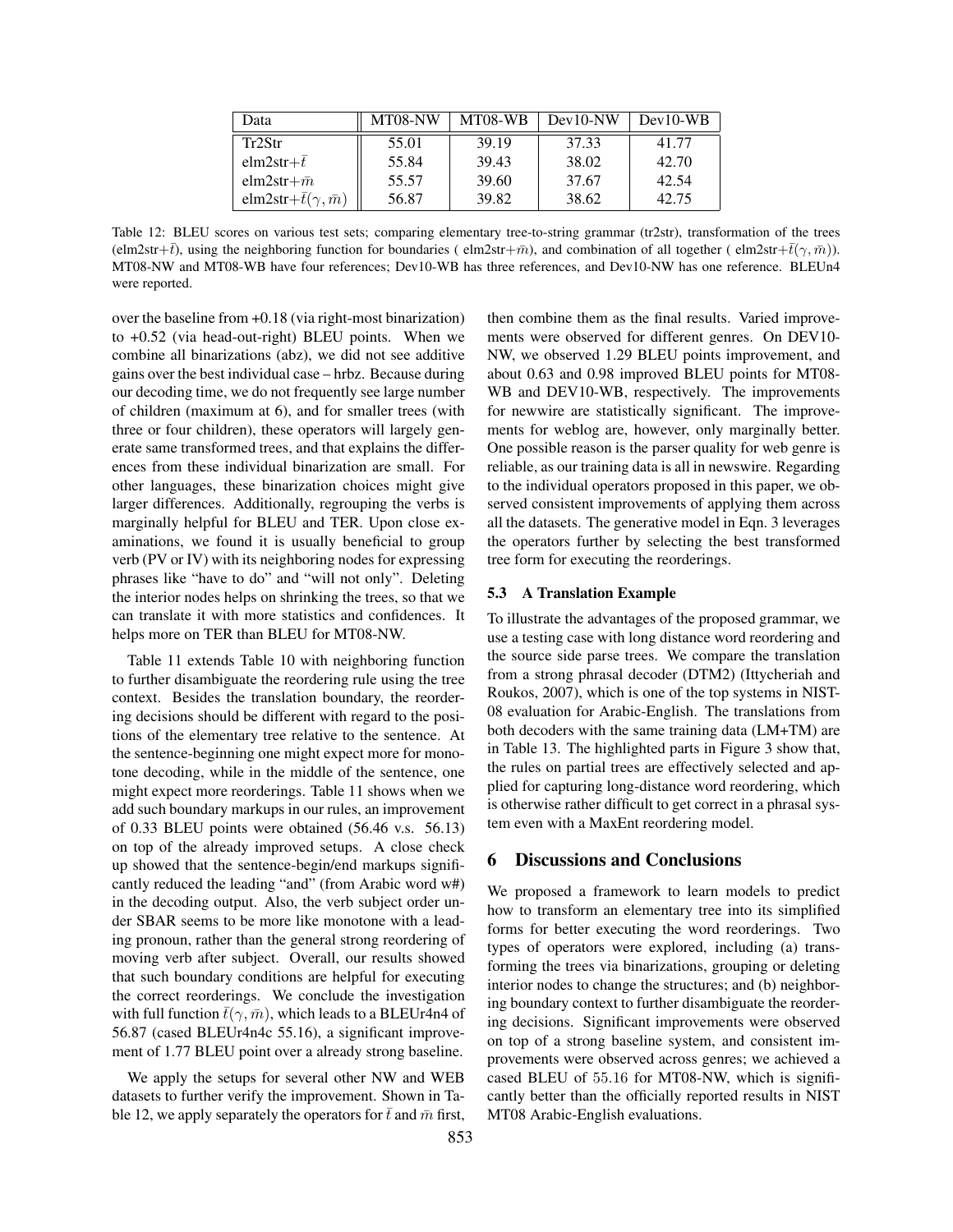| <b>Src Sent</b>                    | qAl AlAmyr EbdAlrHmn bn EbdAlEzyz nA}b wzyr AldfAE AlsEwdy AlsAbq fy tSryH SHAfy An +h                |
|------------------------------------|-------------------------------------------------------------------------------------------------------|
|                                    | mtfA}l b# qdrp Almmlkp Ely AyjAd Hl l# Alm\$klp.                                                      |
| <b>Phrasal Decoder</b>             | prince abdul rahman bin abdul aziz, deputy minister of defense former saudi said in a press statement |
|                                    | that he was optimistic about the kingdom 's ability to find a solution to the problem.                |
| Elm2Str+ $\bar{t}(\gamma,\bar{m})$ | former saudi deputy defense minister prince abdul rahman bin abdul aziz said in a press statement     |
|                                    | that he was optimistic of the kingdom 's ability to find a solution to the problem.                   |

Table 13: A translation example, comparing with phrasal decoder.

![](_page_8_Figure_2.jpeg)

Figure 3: A testing case: illustrating the derivations from chart decoder. The left panel is source parse tree for the Arabic sentence — the input to our decoder; the right panel is the English translation together with the simplified derivation tree and alignment from our decoder output. Each "X" is a nonterminal in the grammar rule; a "Block" means a phrase pair is applied to rewrite a nonterminal; "Glue" and "Hiero" means the unlabeled rules were chosen to explain the span as explained in § 3.4.3 ; "Tree" means a labeled rule is applied for the span. For instance, for the source span [1,10], a rule is applied on a partial tree with PV and NP-SBJ; for the span [18,23], a rule is backed off to an unlabeled rule (Hiero-alike); for the span [21,22], it is another partial tree of NPs.

Within the proposed framework, we also presented several special cases including the translation boundaries for nonterminals in SCFG for translation. We achieved a high accuracy of 84.7% for predicting such boundaries using MaxEnt model on machine parse trees. Future works aim at transforming such non-projectable trees into projectable form (Eisner, 2003), driven by translation rules from aligned data(Burkett et al., 2010), and informative features form both the source  $3$  and the target sides (Shen et al., 2008) to enable the system to leverage more

isomorphic trees, and avoid potential detour errors. We are exploring the incremental decoding framework, like (Huang and Mi, 2010), to improve pruning and speed.

## Acknowledgments

This work was partially supported by the Defense Advanced Research Projects Agency under contract No. HR0011-08-C-0110. The views and findings contained in this material are those of the authors and do not necessarily reflect the position or policy of the U.S. government and no official endorsement should be inferred.

We are also very grateful to the three anonymous reviewers for their suggestions and comments.

<sup>&</sup>lt;sup>3</sup>The BLEU score on MT08-NW has been improved to 57.55 since the acceptance of this paper, using the proposed technique but with our GALE P5 data pipeline and setups.